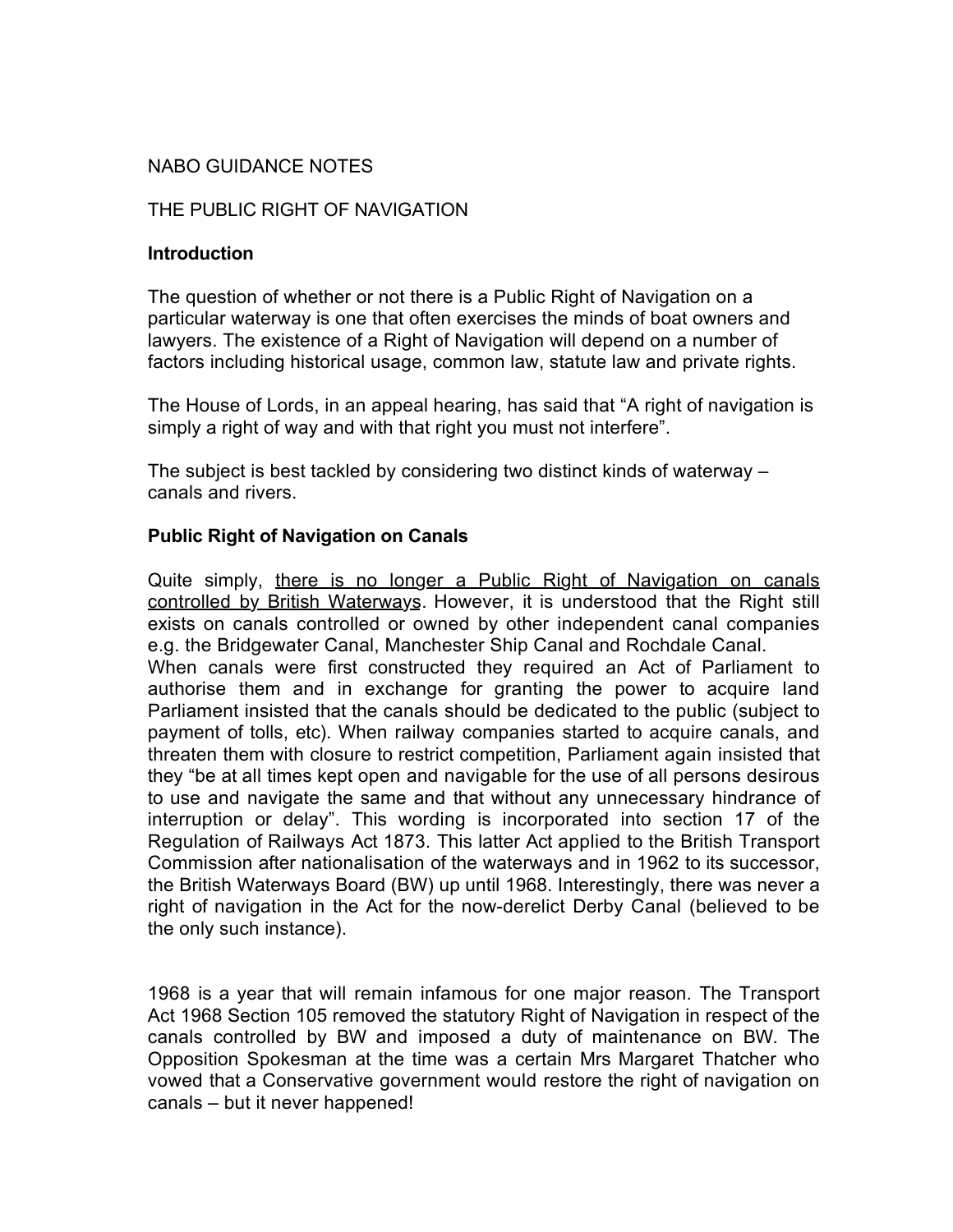So boat owners have no right to navigate canals. They are simply granted permission in the form of a Licence to use the canals subject to conditions imposed by the owner, BW.

### **Public Rights of Navigation on Non-Tidal Rivers**

The public have no general right to navigate on any river but a right to do so may be acquired by immemorial usage, dedication of a private riparian owner or under statute.

The concept of a navigable river being a public highway often relates back to before the beginning of legal memory. This is termed "Time Immemorial" and is defined as the year 1189, or the beginning of the reign of Richard I. Boat owners benefit directly from the provisions of Magna Carta (1215) which confirmed the law on navigation by ordering the removal of fish weirs and other obstructions to navigation on rivers. A later statute (25 Edward III st 4 c 4 1350) ordered the destruction of all weirs, mills and fixed engines for fishing which had been set up during the reign of Edward I. This ancient right of public navigation is termed the Common Law right of navigation. It does not usually extend to a right to land (or to tow) on the river banks which are usually privately owned, but such a right may exist at a public landing-place or exist by custom or be granted by the owner or by statute. Rivers with a common law right of navigation were traditionally the major arteries of trade and were classed at the "King's Highway". Most major rivers have this common law right, having been used as public navigations since the times of the Viking invasions, or even earlier.

Another public right of navigation is a **Statutory Right** – one that was conferred by an Act of Parliament. Many rivers were improved or regulated by the construction of weirs and locks, and the public were given the right to use the locks and artificial cuts.

Ownership of the bed of a river normally extends to the centre of the river and riparian owners may be able to establish a private right of way, or a right to boat for pleasure, for themselves and their friends.

#### **Navigable Rivers in England and Wales**

The British Waterways Act 1971 empowered BW for the first time to demand payment for registration of boats on rivers for which it is the navigation authority. Prior to this Act it only had the power to charge for the use of locks on the rivers. The Act is carefully worded in order to safeguard the common law and statutory rights of navigation that may exist. In essence, the Act states that it shall not be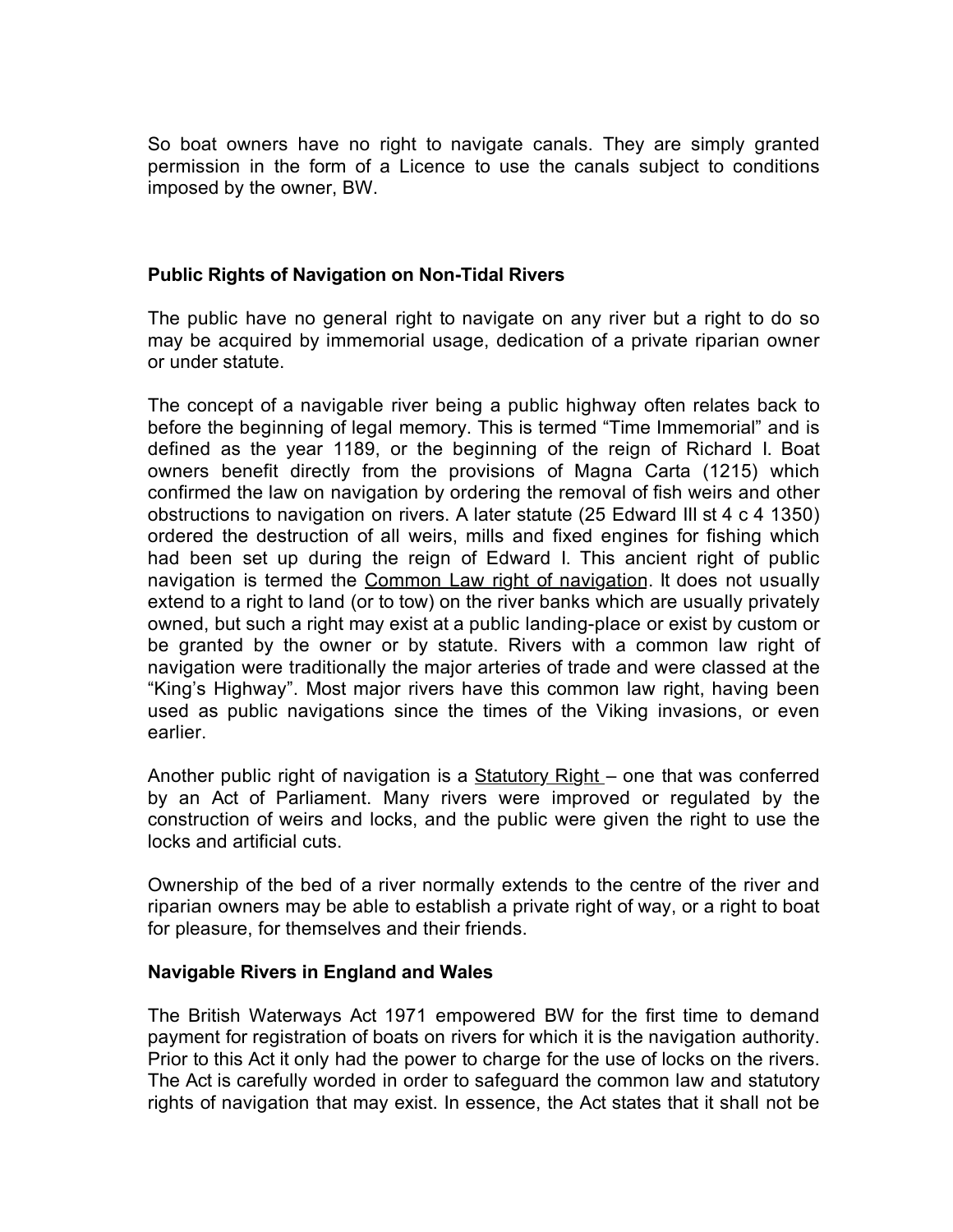lawful to keep or use a pleasure boat on a river waterway (as defined in Schedule I) unless a Pleasure Boat Certificate (or a canal licence) be in force. BW is required to issue such a certificate and register a boat upon application (subject to conditions such as compliance with the Boat Safety Scheme).

The rivers specified in the Schedule (and on which a common law and/or statutory right of navigation exists) are as follows:

The river Avon from the tail of Hanham Lock to the tail of the bottom lock at Bath.

The Fossdyke Navigation

The River Lee Navigation from Hertford to the river Thames at Limehouse and to the tail of Bow Locks.

The river Severn from Stourport to its junction with the Gloucester and Sharpness Canal at Gloucester.

The River Soar Navigation from its junction with the river Trent to Leicester.

The River Stort Navigation

The Trent Navigation from the tail of Meadow Lane Lock, Nottingham, to Gainsborough Bridge.

The River Ure Navigation from Ripon to Swale Nab

The Weaver Navigation from Winsford Bridge to its junction with the Manchester Ship Canal at Marsh Lock and at Delamere Dock.

The Witham Navigation from Lincoln to Boston.

Other river waterways have been subsequently added to the remit of BW as follows:

River Tees

Rivers Ouse and Ure (Ripon to Goole)

The Environment Agency is the navigation authority for the following rivers on which common law and/or statutory rights of navigation exist:

River Thames from Cricklade to Teddington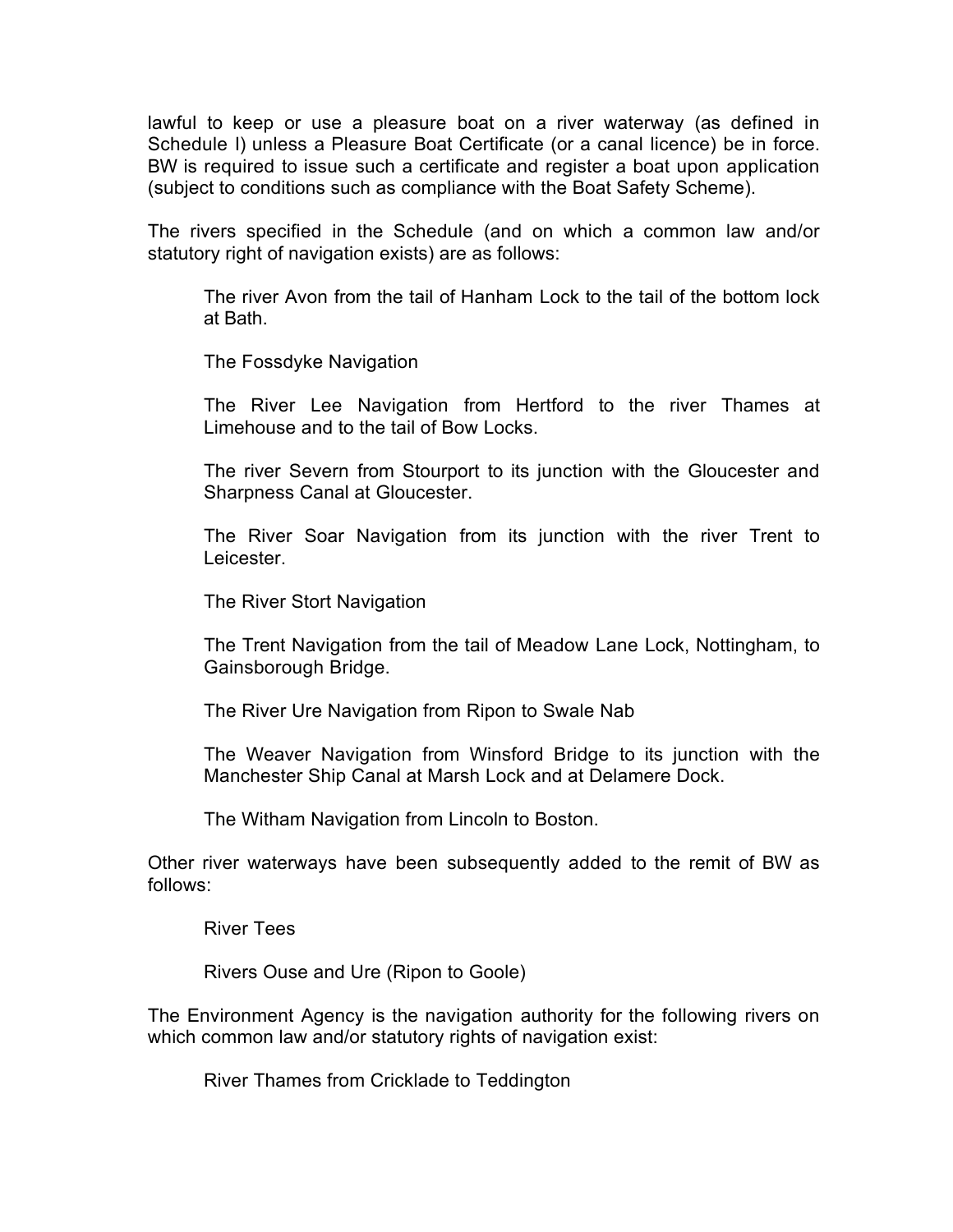River Medway

River Great Ouse

River Ancholme

River Glen

River Nene

River Wye

Other navigable rivers under a variety of jurisdictions and having an established common law and/or statutory right of navigation are as follows:

River Wey River Idle River Ryton River Dane River Ribble

River Severn (upstream of Stourport)

River Avon (Warwickshire)

River Avon (Hampshire)

River Itchen

River Arun

River Rother

### **Navigation on Tidal Rivers**

The right of navigation exists as a right of way in all tidal waters including rivers and at common law the public have the right of passage in boats. There is also an ancillary right to tow, and to anchor, ground or moor in the course of ordinary navigation.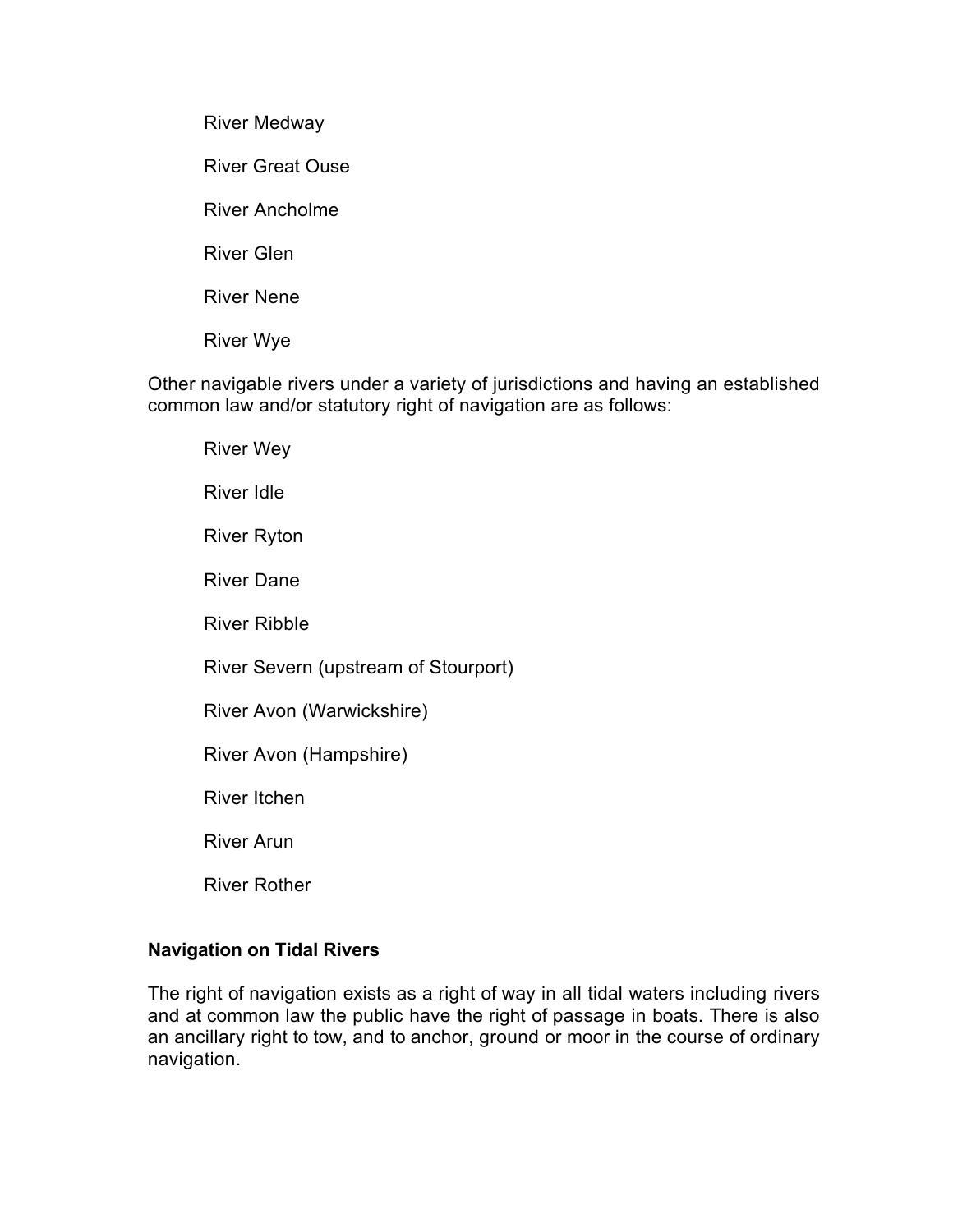# **Extinguishment of a Right of Navigation**

A public right of navigation in a river or creek may be extinguished by an Act of Parliament or by natural causes such as recession of the sea or accumulation of mud.

### **Fishing Rights**

The right of fishery in non-tidal rivers normally belongs to the riparian owner, who may grant permission for others to fish from his land. In general, the right of navigation takes precedence over the right of fishery, but that right must not be abused.

### **Obstructions to Navigation**

The obstruction of a publicly navigable river is a public nuisance at common law. The erection of a landing stage may amount to a nuisance if it inconveniences navigation. Locks, weirs and bridges erected under statutory authority are lawful.

### **Further information**

Further information and guidance is available from the River Users' Coordinator exclusively to NABO members.

# **Legal Note**

Although the greatest care and diligence has been taken in the compilation of these guidance notes the National Association of Boat Owners accepts no responsibility for any errors, omissions, or alterations in this publication, or for any consequences ensuing upon the use of, or reliance upon, any information given. It must be emphasised that these notes give only general advice and that the driver of a vehicle with a trailer must comply with the law of the appropriate country at all times.

Copyright © NABO May 2004 Revision 1

NABO Guidance Notes Right of Navigation